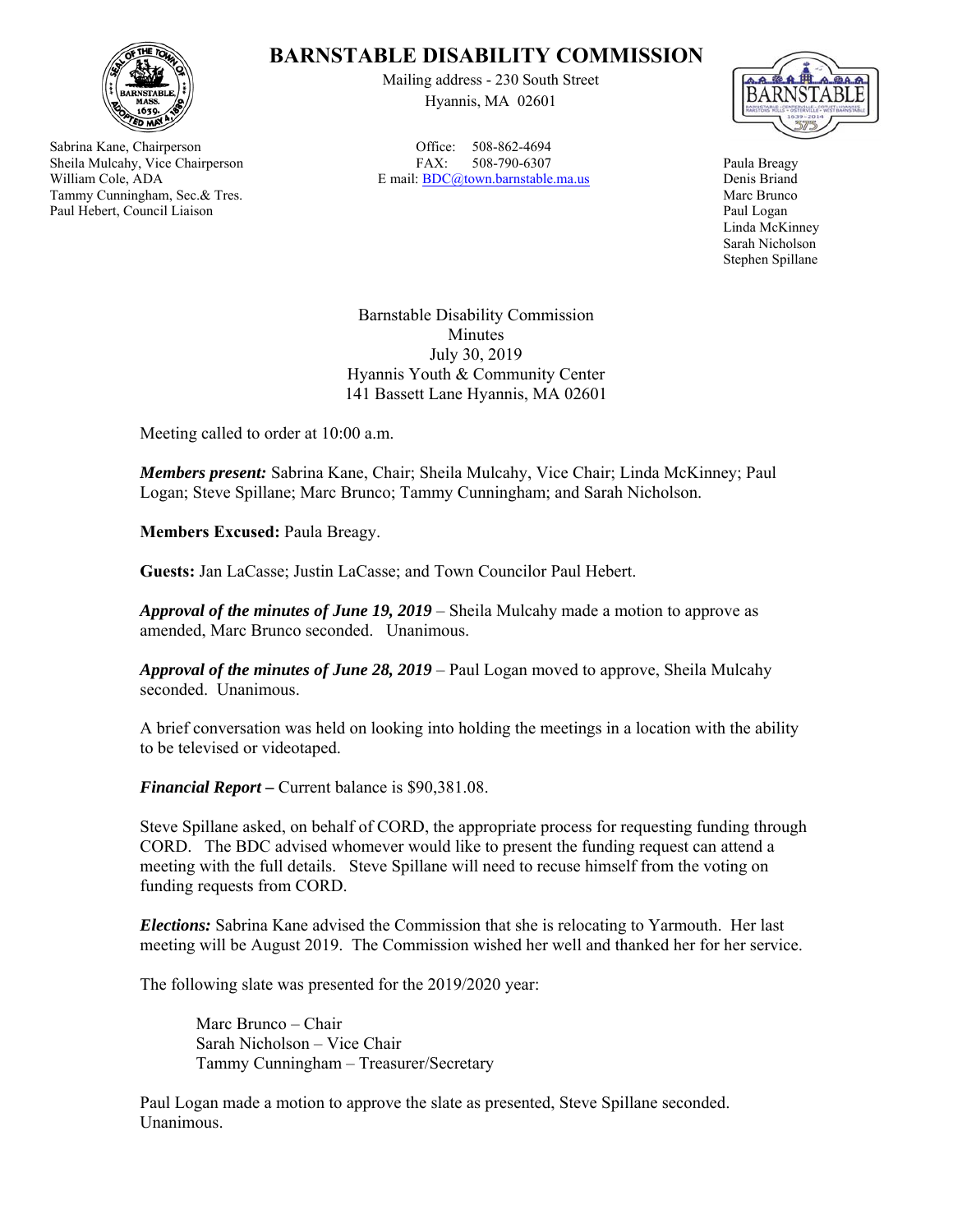*Channel 18* – Linda McKinney and Sabrina Kane will be meeting with Paula Hersey next Wednesday to discuss scholarships. Other members were invited to participate if they wish.

*Discussion on Amending by laws* – The Commission reviewed the by – laws and make modifications were necessary. See attached.

A question was posed on the phrasing of the Commission having the ability and right to appoint alternate members to the Commission. Councilor Hebert phoned Charles McLaughlin, Attorney, to advise on the matter. Mr. McLaughlin was going to look into the matter and report back to Councilor Hebert.

Another question was posed on remote participation and if the Commissioners can in fact participate remotely. Mr. McLaughlin will report back on his findings to this question, as well.

**Posters Sub Committee** – Sarah Nicholson will continue working with Alison Caron on the most recent update.

*DPW Project Review* – No report.

*Request for funding from Jonathan Sproul, Cape Abilities* – Jonathan Sproul attended the meeting with COO, Leah LaCross, and Mike of The Davenport Companies to present a new rendering of the adaptive kitchen. The new rendering includes roll down upper cabinets, roll under island, and a large accessible island with a cooktop. The Commission offered suggestions on counter height and moving the island further away from the wall ovens to allow for a wider access aisle. Mike stated he would be on site at all times to coordinate and oversee the installation. The total cost of the project is \$33,300.

It was recommended Cape Abilities collaborate with other community groups offering access to the kitchen. At this time, the only request for funding has been to Barnstable Disability Commission. The BDC thanked the attendees for coming and said they would discuss funding at the end of the meeting.

## *Elections:*

Sabrina Kane, Chair – Paul Logan made a motion to nominate Sabrina Kane as Chair, Steve Spillane seconded. Unanimous.

Marc Brunco , Vice Chair – Linda McKinney made a motion to nominate Marc Brunco as Vice Chair, Paul Logan seconded. Unanimous.

Tammy Cunningham, Secretary & Treasurer – Paul Logan made a motion to nominate Tammy Cunningham for Treasurer and Secretary, Steve Spillane seconded.

Pual Logan made a motion to approve the full slate of officers as nominated, Steve Spillane seconded. Unanimous.

*Discussion on funding of portable accessible restrooms* – Paul Logan made a motion to approve the spending of up to \$3750 for portable accessible restrooms to be located at Covell's Beach and Loop Beach from Memorial Day through Labor Day, Marc Brunco seconded. Unanimous.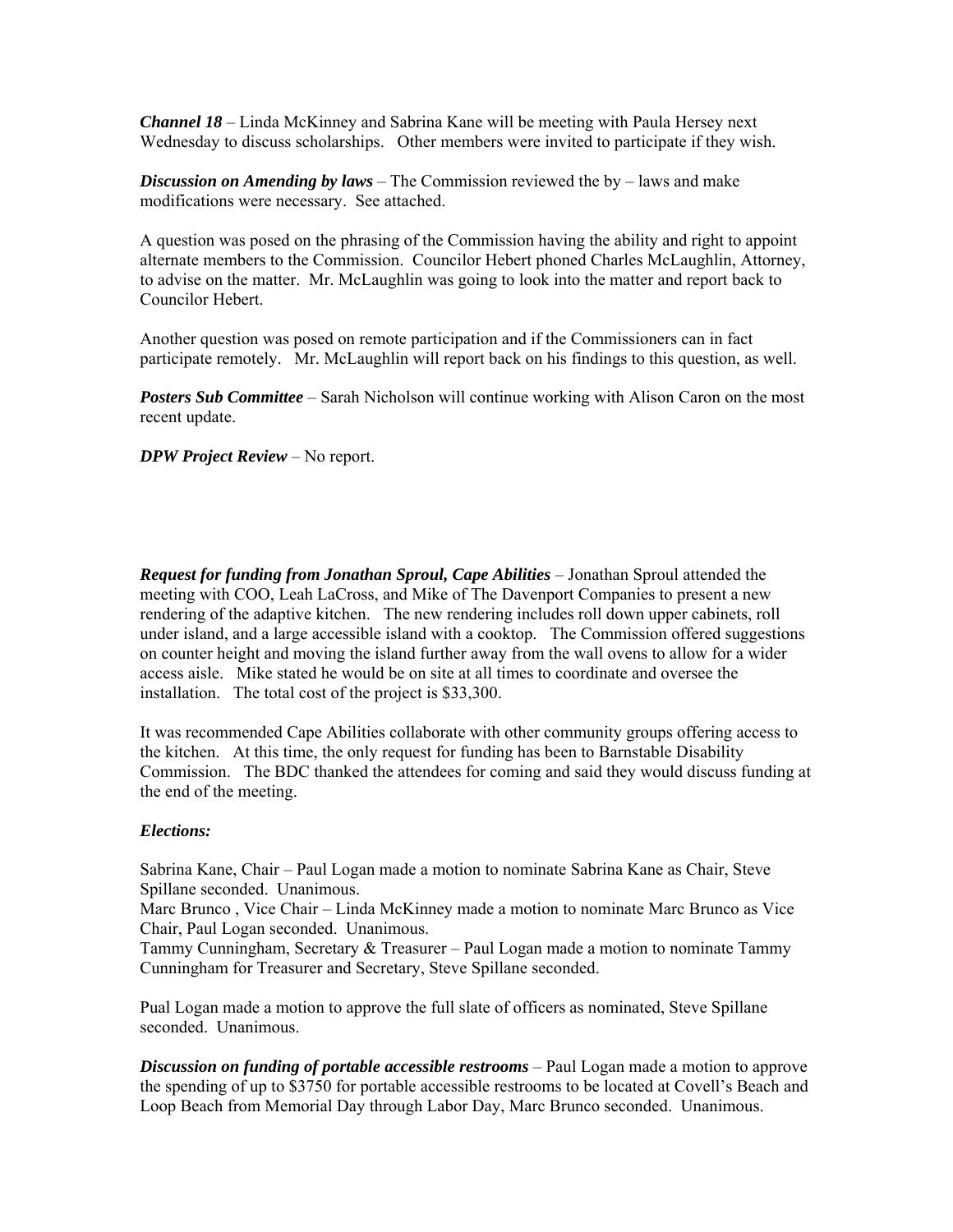*Discussion on Content for Channel 18 –* Sabrina Kane stated that after her first interview she gave additional thought on future topics the BDC could discuss. She stated she would contact Paula Hersey to discuss doing a segment on the scholarships that the BDC awards.

*Report from the Posters Subcommittee* – Alison Caron provided a few updated poster designs on the topic of braille. The BDC reviewed the posters. Sarah Nicholson recommended changing restroom sign to women. Conversation was generated about the individual pointing to the sign, the phone in their hand, and facial expression. It was recommended Alison be contacted to discuss redrawing the design.

*Discussion on Department of Public Works Project Review Sub Committee* – Sabrina Kane commented that at this time no projects were being reviewed. Paul Logan asked Brian Florence if he has been involved in the parking study being conducted.

Brian Florence addressed the Chair stating that at the last meeting he attended in February he was treated as an adversarial. He felt offended and hurt and requested to have the minutes changed from the February meeting as the spirit and being perceived as something as other than someone who enforces the laws on access. Brian stated he is afraid and concerned about future conversations being taken out of context. He added that he is not asking to go back, however, he respectfully requests that in the future any questions be directed to him in writing.

Sabrina Kane stated that she was not present for the discussion of the modification of the minutes. An additional conversation ensued on subjective intent and what was said versus what is meant. After additional conversation about the February meeting, Brian Florence stated he would be happy to attend any time the BDC requests his attendance and to feel free to email him with questions. He commented that they wear the same uniform. He asked that he be put on the agenda first. Steve Spillane expressed appreciation to Brian for being articulate and constructive in his comments.

Tammy Cunningham mentioned Ann Quirk has requested to survey the West Barnstable Community Building for accessibility. Paul Logan will attend the survey.

**Discussion on Amending Barnstable Disability Commission By-Laws –** Members serving on the sub-committee are Steve Spillane, Sabrina Kane, Tammy Cunningham, Marc Brunco, Sarah Nicholson, and Paul Logan. First meeting will be held on June 28, 2019 at 10 am. Tammy Cunningham will look to find a location and advise members.

*Request for Funding from CORD* – Paul Logan made a motion to approve \$22,000 for the construction of an ADA compliant kitchen to be built at Cape Abilities per the specifications presented at the meeting of 6/19/19 with the contingency that Cape Abilities secure the remaining funding, Steve Spillane seconded. Unanimous.

Paul Logan shared with BDC members the warning notices he had received from MOD. The notices are left on windshields making one aware that they should not be parked in an access aisle or are in a handicap spot without proper placard or plate. MOD no longer prints these notices, so he suggested the BDC printing the notices. This item will need to be discussed with legal and parking prior reproduction.

Meeting adjourned at 12:03 pm

Respectfully Submitted,

Tammy L. Cunningham